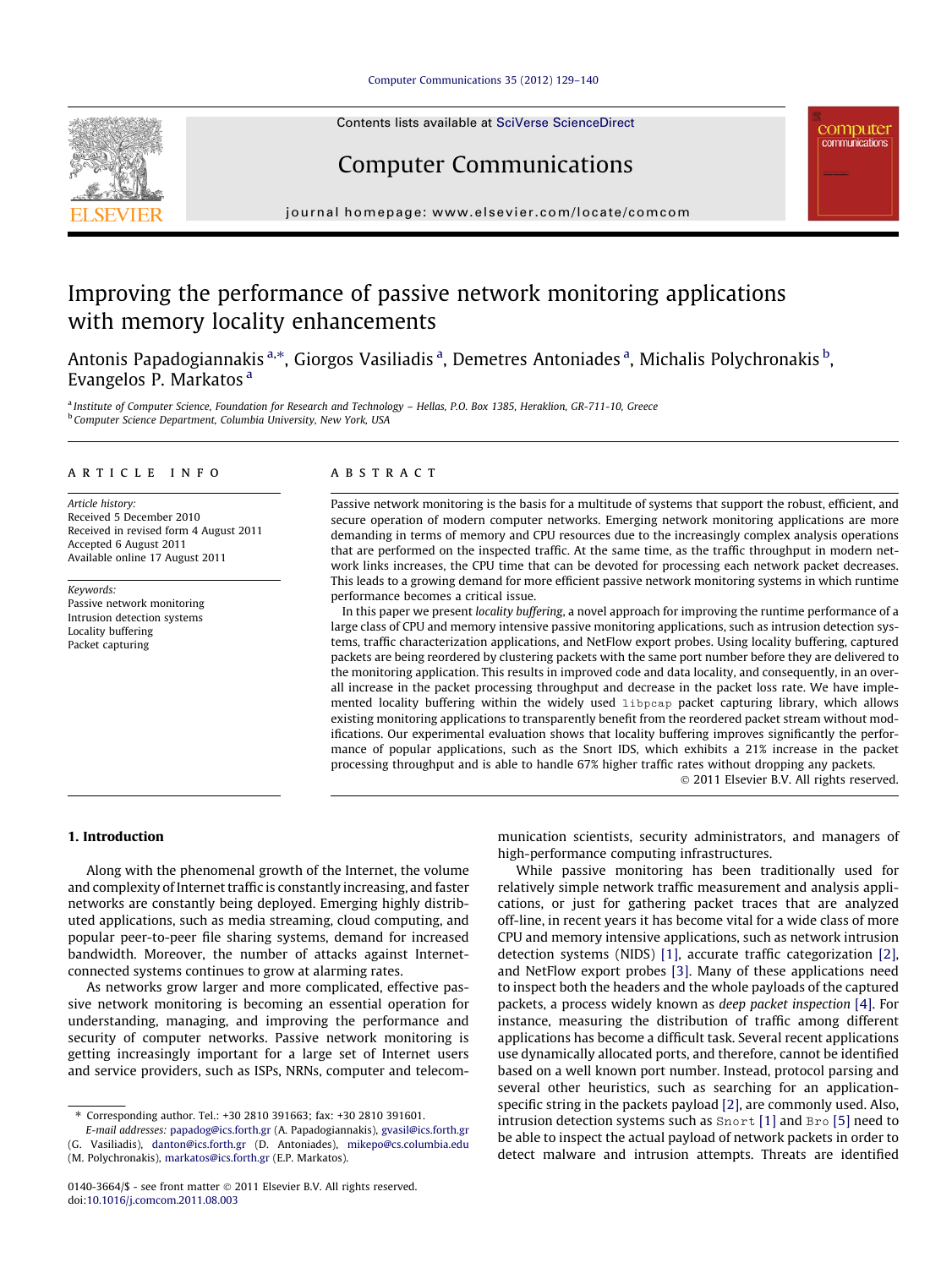<span id="page-1-0"></span>using attack ''signatures'' that are evaluated by advanced pattern matching algorithms.

The complex analysis operations of such demanding applications incur an increased number of CPU cycles spent on every captured packet. Consequently, this reduces the overall processing throughput that the application can sustain without dropping incoming packets. At the same time, as the speed of modern network links increases, there is a growing demand for more efficient packet processing using commodity hardware that is able to keep up with higher traffic loads.

A common characteristic that is often found in passive monitoring applications is that they usually perform different operations on different types of packets. For example, a NIDS applies a certain subset of attack signatures on packets with destination port 80, i.e., it applies the web-attack signatures on packets destined to web servers, while a different set of signatures is applied on packet destined to database servers, and so on. Furthermore, NetFlow probes, traffic categorization, as well as TCP stream reassembly, which has become a mandatory function of modern NIDS [\[6\]](#page-10-0), all need to maintain a large data structure that holds the active network flows found in the monitored traffic at any given time. Thus, for packets belonging to the same network flow, the process accesses the same part of the data structure that corresponds to the particular flow.

In all above cases, we can identify a locality of executed instructions and data references for packets of the same type. In this paper, we present a novel technique for improving packet processing performance by taking advantage of this locality property which is commonly exhibited by many different passive monitoring applications. In practice, the captured packet stream is a mix of interleaved packets that correspond to hundreds or thousands of different packet types, depending on the monitored link. Our approach, called locality buffering, is based on reordering the packet stream that is delivered to the monitoring application in a way that enhances the locality of the application's code execution and data access, improving the overall packet processing performance.

We have implemented locality buffering in libpcap [\[7\]](#page-10-0), the most widely used packet capturing library, which allows for improving the performance of a wide range of passive monitoring applications written on top of libpcap in a transparent way, without the need to modify them. Our implementation combines locality buffering with memory mapping, which optimizes the performance of packet capturing by mapping the buffer in which packets are stored by the kernel into user level memory.

Our experimental evaluation using real-world applications and network traffic shows that locality buffering can significantly improve packet processing throughput and reduce the packet loss rate. For instance, the popular Snort IDS exhibits a 21% increase in the packet processing throughput and is able to process 67% higher traffic rates with no packet loss.

The rest of this paper is organized as follows: Section 2 outlines several methods that can be used for improving packet capturing performance. In Section [3](#page-2-0) we describe the overall approach of locality buffering, while in Section [4](#page-3-0) we present in detail our implementation of locality buffering within the libpcap packet capturing library combined with memory mapping. Section [5](#page-5-0) presents the experimental evaluation of our prototype implementation using three popular passive monitoring tools. Finally, Section [6](#page-9-0) summarizes related work, Section [7](#page-9-0) discusses limitations of our approach and future work and Section [8](#page-10-0) concludes the paper.

# 2. Background

Passive monitoring applications analyze network traffic by capturing and examining individual packets passing through the monitored link, which are then analyzed using various techniques, from simple flow-level accounting, to fine-grained operations like deep packet inspection. Popular passive network monitoring applications, such as intrusion detection systems, per-application traffic categorization, and NetFlow export probes, are built on top of libraries for generic packet capturing. The most widely used library for packet capturing is libpcap [\[7\]](#page-10-0).

#### 2.1. Packet capturing in Linux

We briefly describe the path that packets take from the wire until they are delivered to the user application for processing. All packets captured by the network card are stored in memory by the kernel. In Linux [\[8\]](#page-10-0), this is achieved by issuing an interrupt for each packet or an interrupt for a batch of packets [\[9,10\].](#page-10-0) Then, the kernel hands the packets over to every socket that matches the specified BPF filter [\[11\].](#page-10-0) In case that a socket buffer becomes full, the next incoming packets will be dropped from this socket. Thus, the size of the socket buffer affects the tolerance of a passive monitoring application in short-term traffic or processing bursts. Finally, each packet is copied to memory accessible by the user-level application.

The main performance issues in the packet reception process in Linux that affect the packet capturing and processing throughput are the following:

- High interrupt service overhead (per packet cost): Even a fast processor is overwhelmed by constantly servicing interrupts at high packet arrival rates, having no time to process the packets (receive livelock) [\[9\].](#page-10-0) NAPI [\[10\]](#page-10-0) combines polling with interrupts to solve this problem.
- Kernel-to-user-space context switching (per packet cost): It takes place when a packet crosses the kernel-to-user-space border, i.e., calling a system call for each packet reception. Thus, the user level packet processing will start several milliseconds later. Using a memory mapped buffer between kernel and user space for storing packets solves this problem efficiently, since packets are accessible directly from user space without calling any system calls.
- Data copy and memory allocation costs (per byte cost): Copying the packet data from NIC to kernel memory and from kernellevel to user-level memory consumes a significant amount of CPU time. Zero-copy approaches [\[12–14\]](#page-10-0) have been proposed to reduce such costs.

Braun et al. [\[15\]](#page-10-0) and Schneider et al. [\[16\]](#page-10-0) compare the performance of several packet capturing solutions on different operating systems using the same hardware platforms and provide guidelines for system configuration to achieve optimal performance.

# 2.2. Using memory mapping between kernel and user-level applications

In order to avoid kernel-to-user-space context switches and packet copies from kernel to user space for each captured packet, a memory-mapped ring buffer shared between kernel and user space is used to store the captured packets. The general principle of memory-mapping is to allow access from both kernel and user space to the same memory segment. The user level applications are then able to read the packets directly from the ring buffer, avoiding context switching to the kernel.

The ring buffer plays the same role as the socket buffer that we described earlier. The kernel is capable of inserting packets captured by the network interface into the ring buffer, while the user is able to read them directly from there. In order to prevent race conditions between the two different processes, an extra header is placed in front of each packet to ensure atomicity while reading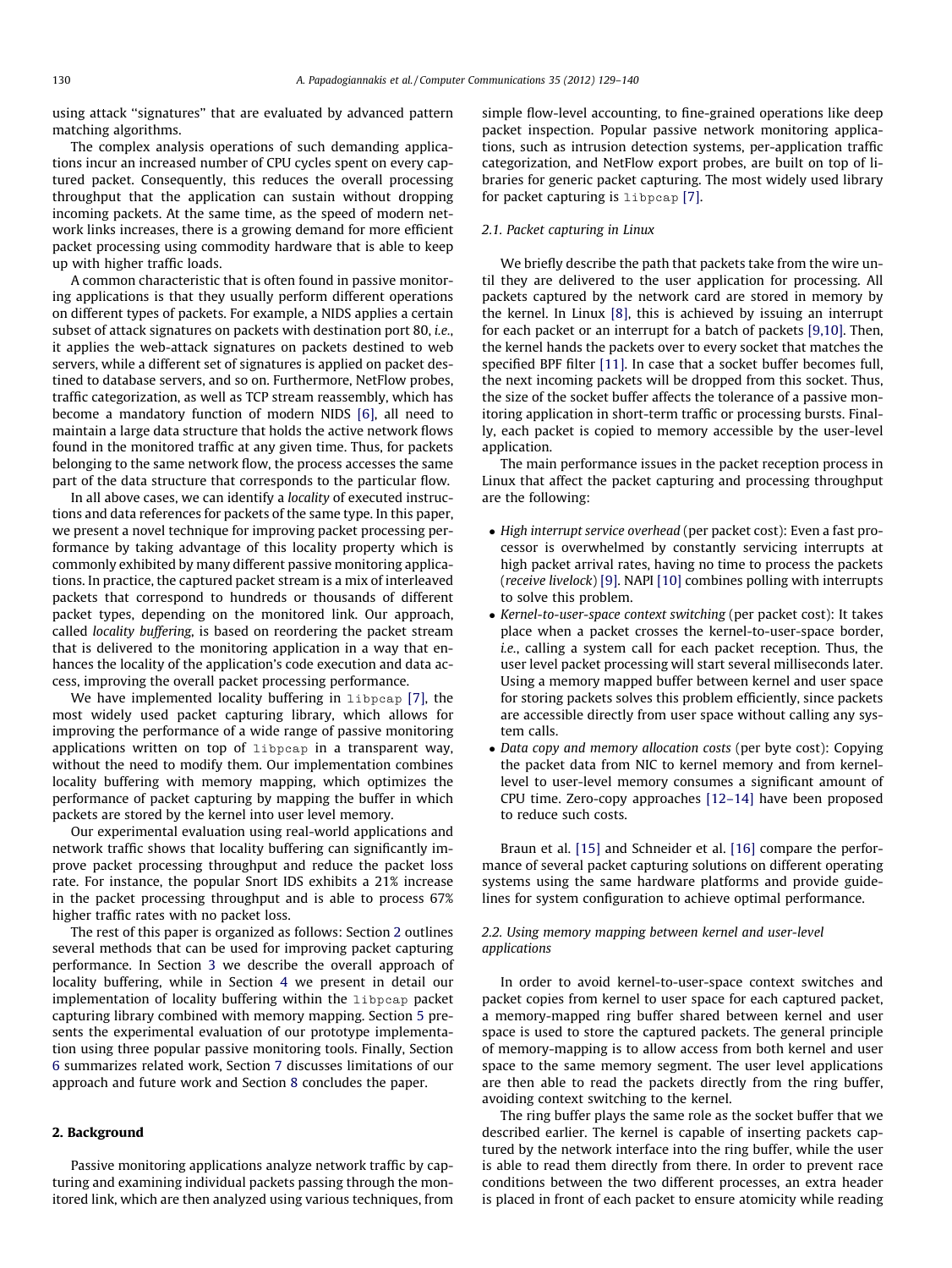<span id="page-2-0"></span>and writing packets into the buffer. Whenever the processing of a packet is over, it is marked as read using this header, and the position in which the packet is stored is considered by the kernel as empty. The kernel uses an end pointer that points to the first available position to store the next arrived packet, while the user-level application uses a start pointer that points to the first non-read packet. These two pointers guarantee the proper operation of the circular buffer: The kernel simply iterates through the circular buffer, storing newly arrived packets on empty positions and blocks whenever the end pointer reaches the last empty position, while the user application processes every packet in sequence as long as there are available packets in the buffer. The main advantage of the memory mapped circular buffer is that it avoids the context switches from kernel to user level for copying each packet. The latest versions of Linux kernel and libpcap support this memory mapping functionality, through the PACKET\_MMAP option that is available in the PACKET socket interface.

Packets are still being copied from the DMA memory allocated by the device driver to the memory mapped ring buffer through a software interrupt handler. This copy leads to a performance degradation, so zero copy techniques [\[13,14,17–19\]](#page-10-0) have been proposed to avoid it. These approaches can avoid this data copy by sharing a memory buffer between all the different network stack layers within kernel and between kernel and user space.

## 2.3. Using specialized hardware

Another possible solution to accelerate packet capturing is to use specialized hardware optimized for high-speed packet capture. For instance, DAG monitoring cards [\[20\]](#page-11-0) are capable of full packet capture at high speeds. Contrary to commodity network adapters, a DAG card is capable of retrieving and mapping network packets to user space through a zero-copy interface, which avoids costly interrupt processing. It can also stamp each packet with a high precision timestamp. A large static circular buffer, which is memory-mapped to user-space, is used to hold arriving packets and avoid costly packet copies. User applications can directly access this buffer without the invocation of the operating system kernel.

When using DAG cards, the performance problems occurred in Linux packet capturing can be eliminated, but at a price that is prohibitively high for many organizations. On the other hand, commodity hardware is always preferable and much easier to find and deploy for network monitoring. In addition, specialized hardware alone may not be enough for advanced monitoring tasks at high network speeds, e.g., intrusion detection.

# 3. Locality buffering

The starting point of our work is the observation that several widely used passive network monitoring applications, such as intrusion detection systems, perform almost identical operations for a certain class of packets. At the same time, different packet classes result to the execution of different code paths, and to data accesses to different memory locations. Such packet classes include the packets of a particular network flow, i.e., packets with the same protocol, source and destination IP addresses, and source and destination port numbers, or even wider classes such as all packets of the same application-level protocol, e.g., all HTTP, FTP, or BitTorrent packets.

Consider for example a NIDS like Snort [\[1\].](#page-10-0) Each arriving packet is first decoded according to its Layer 2–4 protocols, then it passes through several preprocessors, which perform various types of processing according to the packet type, and finally it is delivered to the main inspection engine, which checks the packet protocol headers and payload against a set of attack signatures. According to the packet type, different preprocessors may be triggered. For instance, IP packets go through the IP defragmentation preprocessor, which merges fragmented IP packets, TCP packets go through the TCP stream reassembly preprocessor, which reconstructs the bi-directional application level network stream, while HTTP packets go through the HTTP preprocessor, which decodes and normalizes HTTP protocol fields. Similarly, the inspection engine will check each packet only against a subset of the available attack signatures, according to its type. Thus, packets destined to a Web server will be checked against the subset of signatures tailored to Web attacks, FTP packets will be checked against FTP attack signatures, and so on.

When processing a newly arrived packet, the code of the corresponding preprocessors, the subset of applied signatures, and all other accessed data structures will be fetched into the CPU cache. Since packets of many different types will likely be highly interleaved in the monitored traffic mix, different data structures and code will be constantly alternating in the cache, resulting to cache misses and reduced performance. The same effect occurs in other monitoring applications, such as NetFlow collectors or traffic classification applications, in which arriving packets are classified according to the network flow in which they belong to, which results to updates in a corresponding entry of a hash table. If many concurrent flows are active in the monitored link, their packets will arrive interleaved, and thus different portions of the hash table will be constantly being transferred in and out of the cache, resulting to poor performance.

The above observations motivated us to explore whether changing the order in which packets are delivered from the OS to the monitoring application improves packet processing performance. Specifically, we speculated that rearranging the captured traffic stream so that packets of the same class are delivered to the application in ''batches'' would improve the locality of code and data accesses, and thus reduce the overall cache miss ratio. This rearrangement can be conceptually achieved by buffering arriving packets into separate ''buckets'', one for each packet class, and dispatching each bucket at once, either whenever it gets full, or after some predefined timeout since the arrival of the first packet in the bucket. For instance, if we assume that packets with the same destination port number correspond to the same class, then interleaved packets destined to different network services will be rearranged so that packets destined to the same network service are delivered back-to-back to the monitoring application, as depicted in [Fig. 1](#page-3-0).

Choosing the destination port number as a class identifier strikes a good balance between the number of required buckets and the achieved locality for commonly used network monitoring applications. Indeed, choosing a more fine-grained classification scheme, such as a combination of the destination IP address and port number, would require a tremendous amount of buckets, and would probably just add overhead, since most of the applications of interest to this work perform (5-tuple) flow-based classification. At the same time, packets destined to the same port usually correspond to the same application-level protocol, so they will trigger the same Snort signatures and preprocessors, or will belong to the same or ''neighboring'' entries in a network flow hash table.

However, sorting the packets by destination port only would completely separate the two directions of each bi-directional flow, i.e., client requests from server responses. This would increase significantly the distance between request and response packets, and in case of TCP flows, the distance between SYN and a SYN/ACK packets. For traffic processing operations that require to inspect both directions of a connection, this would add a significant delay, and eventually decrease memory locality, due to the separation of each bi-directional flow in two parts. Moreover, TCP reassembly would suffer from extreme buffering until the reception of pending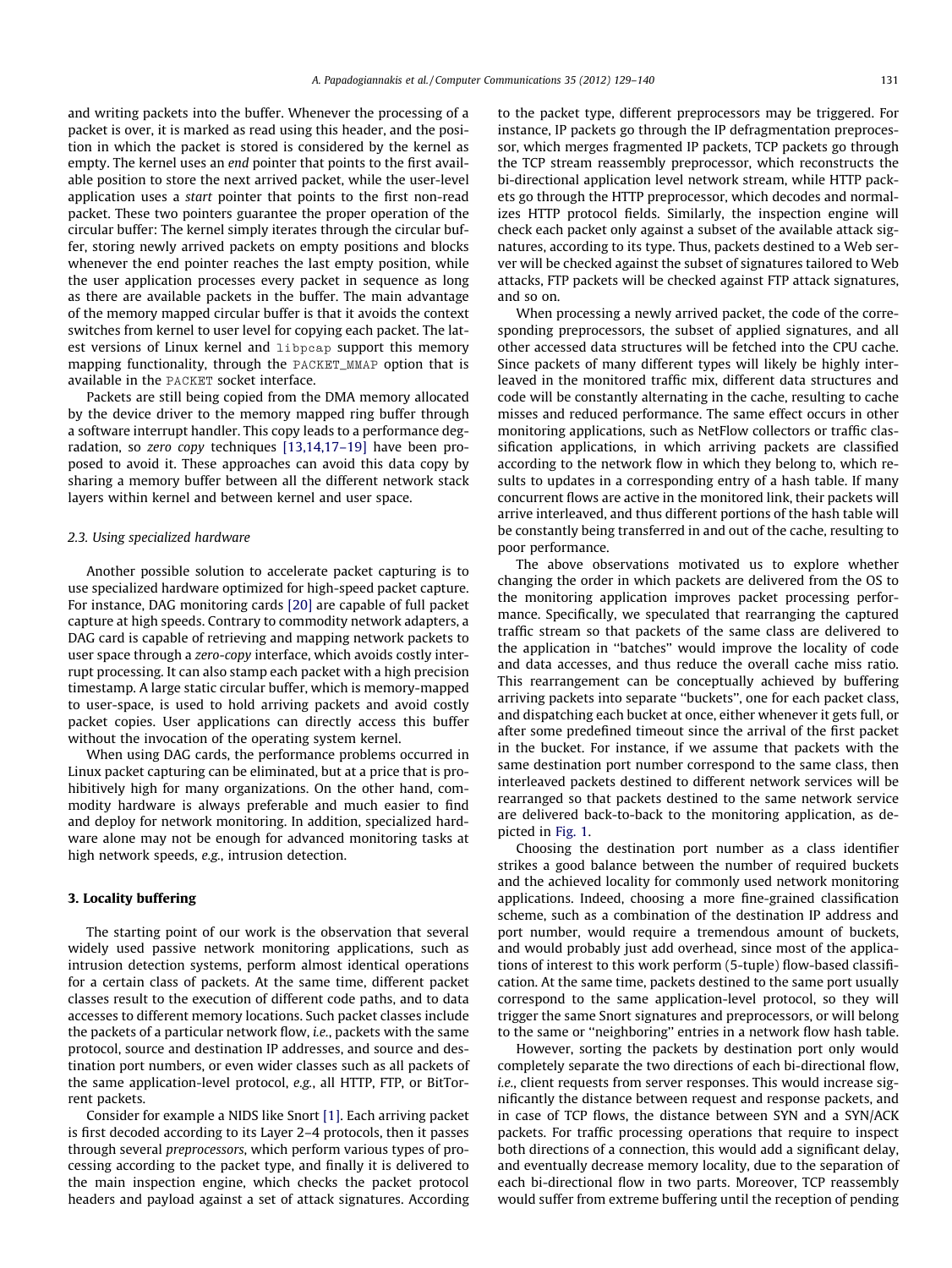<span id="page-3-0"></span>

Fig. 1. The effect of locality buffering on the incoming packet stream.

ACK packets, or even discard the entire flow. For example, this could happen in case that ACKs are not received within a timeout period, or a packet is received before the SYN packet, i.e., before the TCP connection establishment. Furthermore, splitting the two directions of a flow would alter the order in which the packets are delivered to the application. This could cause problems to applications that expect the captured packets to be delivered with monotonically increasing timestamps.

Based on the above, we need a sorting scheme that will be able to keep the packets of both directions of a flow together, in the same order, and at the same time maintain the benefits of packet sorting based on destination port: good locality and lightweight implementation. Our choice is based on the observation that the server port number, which commonly characterizes the class of the flow, is usually lower than the client port number, which is usually a high port number randomly chosen by the OS. Also, both directions of a flow have the same pair of port numbers, in just reverse order. Packets in server-to-client direction have the server's port as source port number. Hence, in most cases, choosing the smaller port between the source and destination port numbers of each packet will give us the server's port in both directions. In case of known services, low ports are almost always used. In case of peer-to-peer traffic or other applications that may use high server-side port numbers, connections between peers are established using high ports only. However, sorting based on any of these two ports has the same effect to the locality of the application's memory accesses. Sorting always based on the smaller among the two port numbers ensures that packets from both directions will be clustered together, and their relative order will always be maintained. Thus, our choice is to sort the packets according to the smaller between the source and destination ports.

## 3.1. Feasibility estimation

To get an estimation of the feasibility and the magnitude of improvement that locality buffering can offer, we performed a preliminary experiment whereby we sorted off-line the packets of a network trace based on the lowest between the source and destination port numbers, and fed it to a passive monitoring application. This corresponds to applying locality buffering using buckets of infinite size. Details about the trace and the experimental environment are discussed in Section [5.](#page-5-0) We ran Snort v2.9 [\[1\]](#page-10-0) using both the sorted and the original trace, and measured the processing throughput (trace size divided by user time), L2 cache misses, and CPU cycles of the application. Snort was configured with all the default preprocessors enabled as specified in its default configuration file and used the latest official rule set [\[21\]](#page-11-0) containing 19,009 rules. The Aho–Corasick algorithm was used for pattern matching [\[22\].](#page-11-0) The L2 cache misses and CPU clock cycles were measured using the PAPI library [\[23\],](#page-11-0) which utilizes the hardware performance counters.

Table 1 summarizes the results of this experiment (each measurement was repeated 100 times, and we report the average values). We observe that sorting results to a significant improvement of more than 25% in Snort's packet processing throughput, L2 cache misses are reduced by more than 8 times, and 21% less CPU cycles are consumed.

From the above experiment, we see that there is a significant potential of improvement in packet processing throughput using

| Table 1                                   |  |  |  |  |
|-------------------------------------------|--|--|--|--|
| Snort's performance using a sorted trace. |  |  |  |  |
|                                           |  |  |  |  |
|                                           |  |  |  |  |

| Throughput (Mbit/s)<br>473.97<br>596.15           | 25.78 |
|---------------------------------------------------|-------|
| Cache misses (per packet)<br>11.06<br>1.33        | 87.98 |
| CPU cycles (per packet)<br>31.418.91<br>24.657.98 | 21.52 |

locality buffering. However, in practice, rearranging the packets of a continuous packet stream can only be done in short intervals, since we cannot indefinitely wait to gather an arbitrarily large number of packets of the same class before delivering them to the monitoring application—the captured packets have to be eventually delivered to the application within a short time interval (in our implementation, in the orders of milliseconds). Note that slightly relaxing the in-order delivery of the captured packets results to a delay between capturing the packet, and actually delivering it to the monitoring application. However, such a sub-second delay does not actually affect the correct operation of the monitoring applications that we consider in this work (delivering an alert or reporting a flow record a few milliseconds later is totally acceptable). Furthermore, packet timestamps are computed before locality buffering, and are not altered in any way, so any inter-packet time dependencies remain intact.

#### 4. Implementation within libpcap

We have chosen to implement locality buffering within libpcap, the most widely used packet capturing library, which is the basis for a multitude of passive monitoring applications. Typically, applications read the captured packets through a call such as pcap\_next or pcap\_loop, one at a time, in the same order as they arrive to the network interface. By incorporating locality buffering within libpcap, monitoring applications continue to operate as before, taking advantage of locality buffering in a transparent way, without the need to alter their code or link them with extra libraries. Indeed, the only difference is that consecutive calls to pcap\_next or similar functions will most of the time return packets with the same destination or source port number, depending on the availability and the time constraints, instead of highly interleaved packets with different port numbers.

#### 4.1. Periodic packet stream sorting

In libpcap, whenever the application attempts to read a new packet, e.g., through a call to pcap\_next, the library reads a packet from kernel and delivers it to the application. Using peap\_loop, the application registers a callback function for packet processing that is called once per each captured packet read from kernel by libpcap. In case that memory mapping is not supported, the packet is copied through a recv call from kernel space to user space in a small buffer equal to the maximum packet size, and then pcap\_next returns a pointer to the beginning of the new packet or the callback function registered by pcap\_loop is called. With memory mapping, the next packet stored by kernel in the shared ring buffer is returned to application or processed by the callback function. If no packets are stored,  $p \circ 11$  is called to wait for the next packet reception.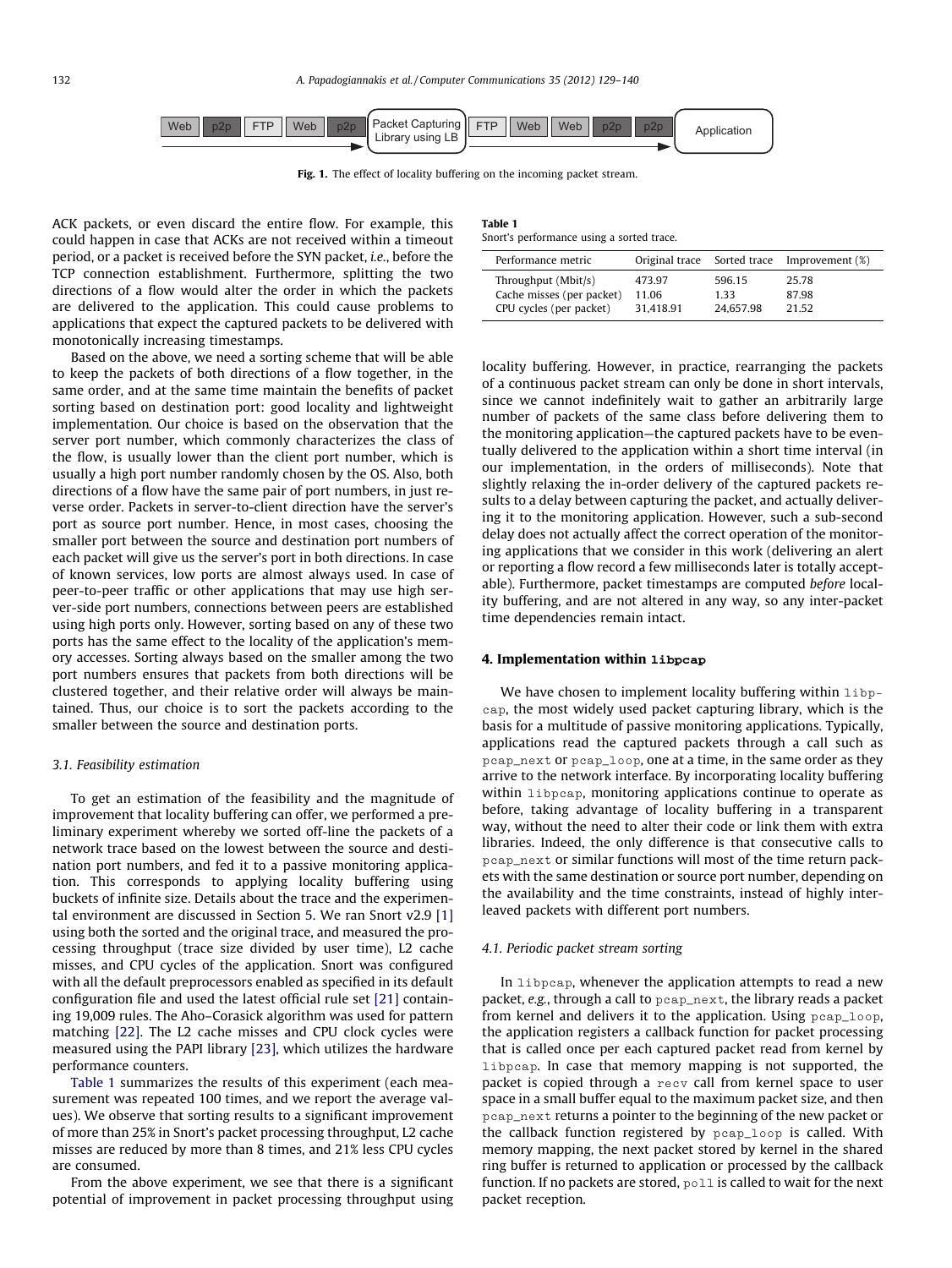<span id="page-4-0"></span>So far, we have conceptually described locality buffering as a set of buckets, with packets having the same source or destination port ending up into the same bucket. One straightforward implementation of this approach would be to actually maintain a separate buffer for each bucket, and copy each arriving packet to its corresponding buffer. However, this has the drawback that an extra copy is required for storing each packet to the corresponding bucket, right after it has been fetched from the kernel.

In order to avoid additional packet copy operations, which incur significant overhead, we have chosen an alternative approach. We distinguish between two different phases: the packet gathering phase, and the packet delivery phase. In the case without memory mapping, we have modified the single-packet-sized buffer of libpcap to hold a large number of packets instead of just one. During the packet gathering phase, newly arrived packets are written sequentially into the buffer by increasing the buffer offset in the recv call until the buffer is full or a certain timeout has expired. For libpcap implementation with memory mapping support, the shared buffer is split into two parts. The first part of the buffer is used for gathering packets in the gathering phase, and the second part for delivering packets based on the imposed sorting. The gathering phase lasts either till the buffer used for packet gathering gets full or till a timeout period expires.

Instead of arranging the packets into different buckets, which requires an extra copy operation for each packet, we maintain an index structure that specifies the order in which the packets in the buffer will be delivered to the application during the delivering phase, as illustrated in Fig. 2. The index consists of a table with 64 K entries, one for each port number. Each entry in the table points to the beginning of a linked list that holds references to all packets within the buffer with the particular port number. In the packet delivery phase, the packets are delivered to the application ordered according to their smaller port by traversing each list sequentially, starting from the first non-empty port number entry. In this way we achieve the desired packet sorting, while, at the same time, all packets remain in place, at the initial memory location in which they were written, avoiding extra costly copy operations. In the following, we discuss the two phases in more detail.

In the beginning of each packet gathering phase the indexing table is zeroed using memset(). For each arriving packet, we perform a simple protocol decoding for determining whether it is a TCP or UDP packet, and consequently extract its source and destination port numbers. Then, a new reference for the packet is added to the corresponding linked list. For non-TCP or non-UDP packets, a reference is added into a separate list. The information that we keep for every packet in each node of the linked lists includes the packet's length, the precise timestamp of the time when the packet was captured, and a pointer to the actual packet data in the buffer.

Instead of dynamically allocating memory for new nodes in the linked lists, which would be an overkill, we pre-allocate a large enough number of spare nodes, equal to the maximum number of packets that can be stored in the buffer. Whenever a new reference has to be added in a linked list, a spare node is picked. Also, for fast insertion of new nodes at the end of the list, we keep a table with 64 K pointers to the tail of each list.

The overhead of this indexing process is negligible. We measured it using a simple analysis application, which just receives packets in user space and then discards them, resulting to less than 6% overhead for any traffic rate. This is because most of the CPU time in this application is spent for capturing packets and delivering them to user space. The overhead of finding the port numbers and adding a node to our data structure for each packet is negligible compared to packet capturing and other per-packet overheads. The overhead of making zero (through a memset() call) the indexing table is also negligible, since we make it once for a large group of packets. In this measurement we used a simple analysis application which does not benefit from improved cache memory locality. For real world applications this overhead is even smaller, and as we observe in our experimental evaluation (Section [5\)](#page-5-0) the benefits from memory locality enhancements outreach by far this overhead.

The system continues to gather packets until the buffer becomes full or a certain timeout has elapsed. The timeout ensures that if packets arrive with a low rate, the application will not wait too long for receiving the next batch of packets. The buffer size and the timeout are two significant parameters of our approach, since they influence the number of sorted packets that can be delivered to the application in each batch. Both timeout and buffer size can be defined by the application. Depending on the per-packet processing complexity of each application, the buffer size determines the benefit in its performance. In Section [5](#page-5-0) we examine the effect that the number of packets in each batch has on the overall performance using three different passive monitoring applications. The timeout parameter is mostly related to the network's workload.



Packet Buffer

Fig. 2. Using an indexing table with a linked list for each port, the packets are delivered to the application sorted by their smaller port number.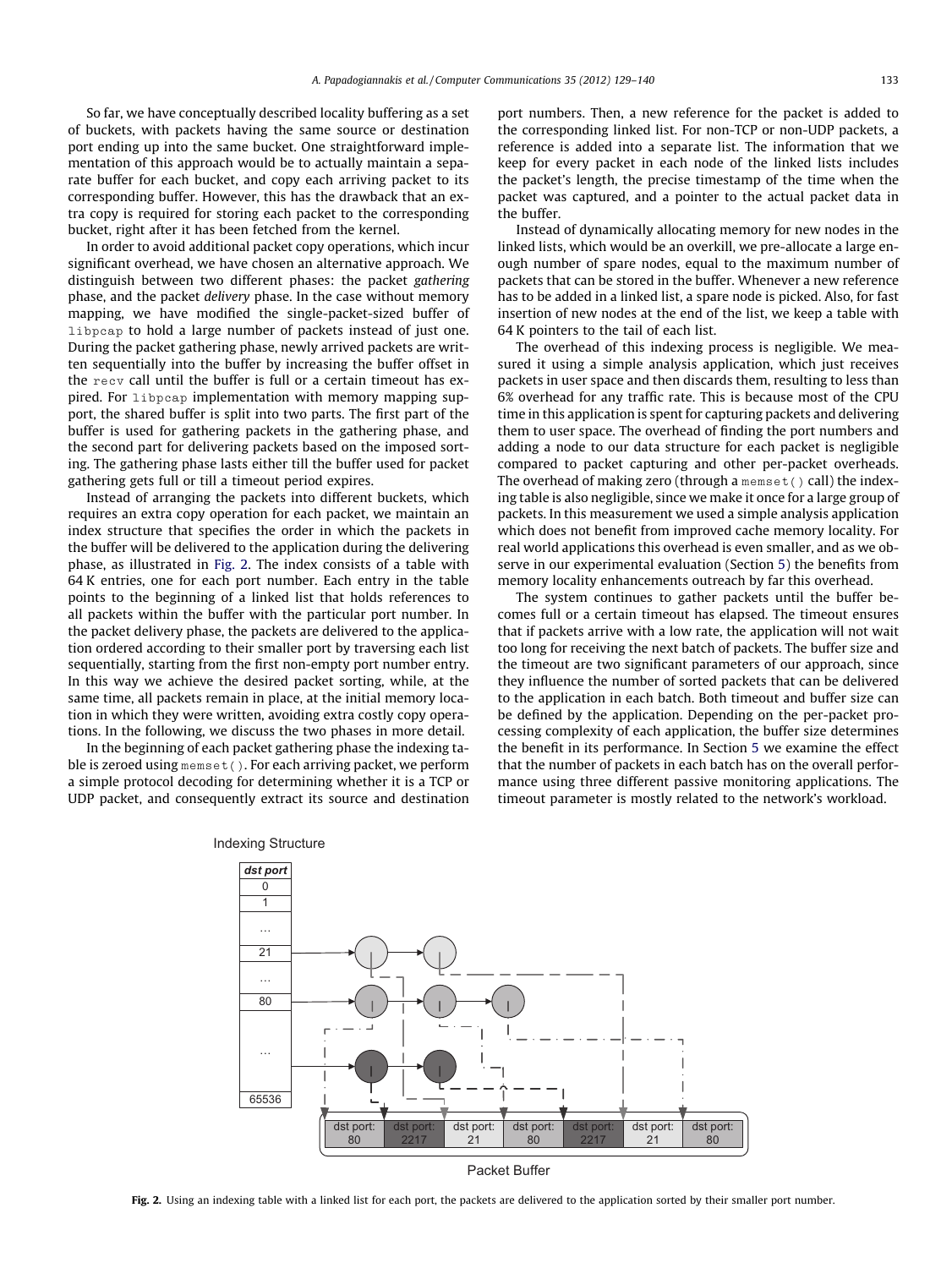<span id="page-5-0"></span>Upon the end of the packet gathering phase, packets can be delivered to the application following the order imposed by the indexing structure. For that purpose, we keep a pointer to the list node of the most recently delivered packet. Starting from the beginning of the index table, whenever the application requests a new packet, e.g., through pcap\_next, we return the packet pointed either by the next node in the list, or, if we have reached the end of the list, by the first node of the next non-empty list. The latter happens when all the packets of the same port have been delivered (i.e., the bucket has been emptied), so conceptually the system continues with the next non-empty group.

# 4.2. Using a separate thread for packet gathering

In case that memory mapping is not supported in the system, a single buffer will be used for both packet gathering and delivery. A drawback of the above implementation is that during the packet gathering phase, the CPU remains idle most of the time, since no packets are delivered to the application for processing in the meanwhile. Reversely, during the processing of the packets that were captured in the previous packet gathering period, no packets are stored in the buffer. In case that the kernel's socket buffer is small and the processing time for the current batch of packets is increased, it is possible that a significant number of packets may get lost by the application in case of high traffic load.

Although in practice this effect does not degrade performance when short timeouts are used, we can improve further the performance of locality buffering in this case by employing a separate thread for the packet gathering phase, combined with the usage of two buffers instead of a single one. The separate packet gathering thread receives the packets from the kernel and stores them to the write buffer, and also updates its index. In parallel, the application receives packets for processing from the main thread of libpcap, which returns the already sorted packets of the second read buffer. Each buffer has its own indexing table.

Upon the completion of both the packet gathering phase, i.e., after the timeout expires or when the write buffer becomes full, and the parallel packet delivery phase, the two buffers are swapped. The write buffer, which now is full of packets, turns to a read buffer, while the now empty read buffer becomes a write buffer. The whole swapping process is as simple as swapping two pointers, while semaphore operations ensure the thread-safe exchange of the two buffers.

### 4.3. Combine locality buffering and memory mapping

A step beyond is to combine locality buffering with memory mapping to further increase the performance of each individual technique. While memory mapping improves the performance of packet capturing, locality buffering aims to improve the performance of the user application that processes the captured packets.

As we described in Section [2.2](#page-1-0), the buffer where the network packets are stored in libpcap with memory mapping support is accessible from both the kernel and libpcap library. The packets are stored sequentially into this buffer by the kernel as they arrive, while the libpcap library allows a monitoring application to process them by returning a pointer to the next packet through pcap\_next or calling the callback function registered through pcap\_loop for each packet that arrives.

In case the buffer is empty,  $\exists$  ibpcap blocks, calling poll, waiting for new packets to arrive.

After finishing with the processing of each packet, through the callback function or when the next peap\_next is called, libpcap marks the packet as read so that the kernel can later overwrite the packet with a new one. Otherwise, if a packet is marked as unread, the kernel is not allowed to copy a new packet into this position of the buffer. In this way, any possible data corruption that could happen by the parallel execution of the two processes (kernel and monitoring application) is avoided.

The implementation of locality buffering in the memory mapped version of libpcap does not require to maintain a separate buffer for sorting the arriving packets, since we have direct access to the shared memory mapped buffer in which they are stored. To deliver the packets sorted based on the source or destination port number to the application, we process a small portion of the shared buffer each time as a batch: instead of executing the handler function every time a new packet is pushed into the buffer, we wait until a certain amount of packets has been gathered or a certain amount of time has been elapsed. The batch of packets is then ordered based on the smaller of source and destination port numbers.

The sorting of the packets is performed as described in Section [4.1](#page-3-0). The same indexing structure, as depicted in [Fig. 2,](#page-4-0) was built to support the sorting. The structure contains pointers directly to the packets on the shared buffer. Then, the handler function is applied iteratively on each indexed packet based on the order imposed by the indexing structure. After the completion of the handler function, the packet is marked for deletion as before in order to avoid any race conditions between the kernel process and the user-level library.

A possible weakness of not using an extra buffer, as described in Section 4.2, is that if the batch of the packets is large in comparison to the shared buffer, a significant number of packets may get lost during the sorting phase in case of high traffic load. However, as discussed in Section 5, the fraction of the packets that we need to sort is very small compared to the size of the shared buffer. Therefore, it does not affect the insertion of new packets in the meanwhile.

In case of memory mapping, a separate thread for the packet gathering phase is not required. New incoming packets are captured and stored into the shared buffer by the kernel in parallel with the packet delivery and processing phase, since kernel and user level application (including the libpcap library) are two different processes. Packets that have been previously stored in buffer by kernel are sorted in batches during the gathering phase and then each sorted batch of packets are delivered one-by-one to the application for further processing.

# 5. Experimental evaluation

#### 5.1. Experimental environment

Our experimental environment consists of two PCs interconnected through a 10 Gbit switch. The first PC is used for traffic generation, which is achieved by replaying real network traffic traces at different rates using tcpreplay [\[24\].](#page-11-0) The traffic generation PC is equipped with two dual-core Intel Xeon 2.66 GHz CPU with 4 MB L2 cache, 6 GB RAM, and a 10 Gbit network interface (SMC 10G adapter with XFP). This setup allowed us to replay traffic traces with speeds up to 2 Gbit/s. Achieving larger speeds was not possible using large network traces because usually the trace could not be effectively cached in main memory.

By rewriting the source and destination MAC addresses in all packets, the generated traffic is sent to the second PC, the passive monitoring sensor, which captures the traffic and processes it using different monitoring applications. The passive monitoring sensor is equipped with two quad-core Intel Xeon 2.00 GHz CPUs with 6 MB L2 cache, 6 GB RAM, and a 10 Gbit network interface (SMC 10G adapter with XFP). The size of memory mapped buffer was set to 60,000 frames in all cases, in order to minimize packet drops due to short packet bursts. Indeed, we observe that when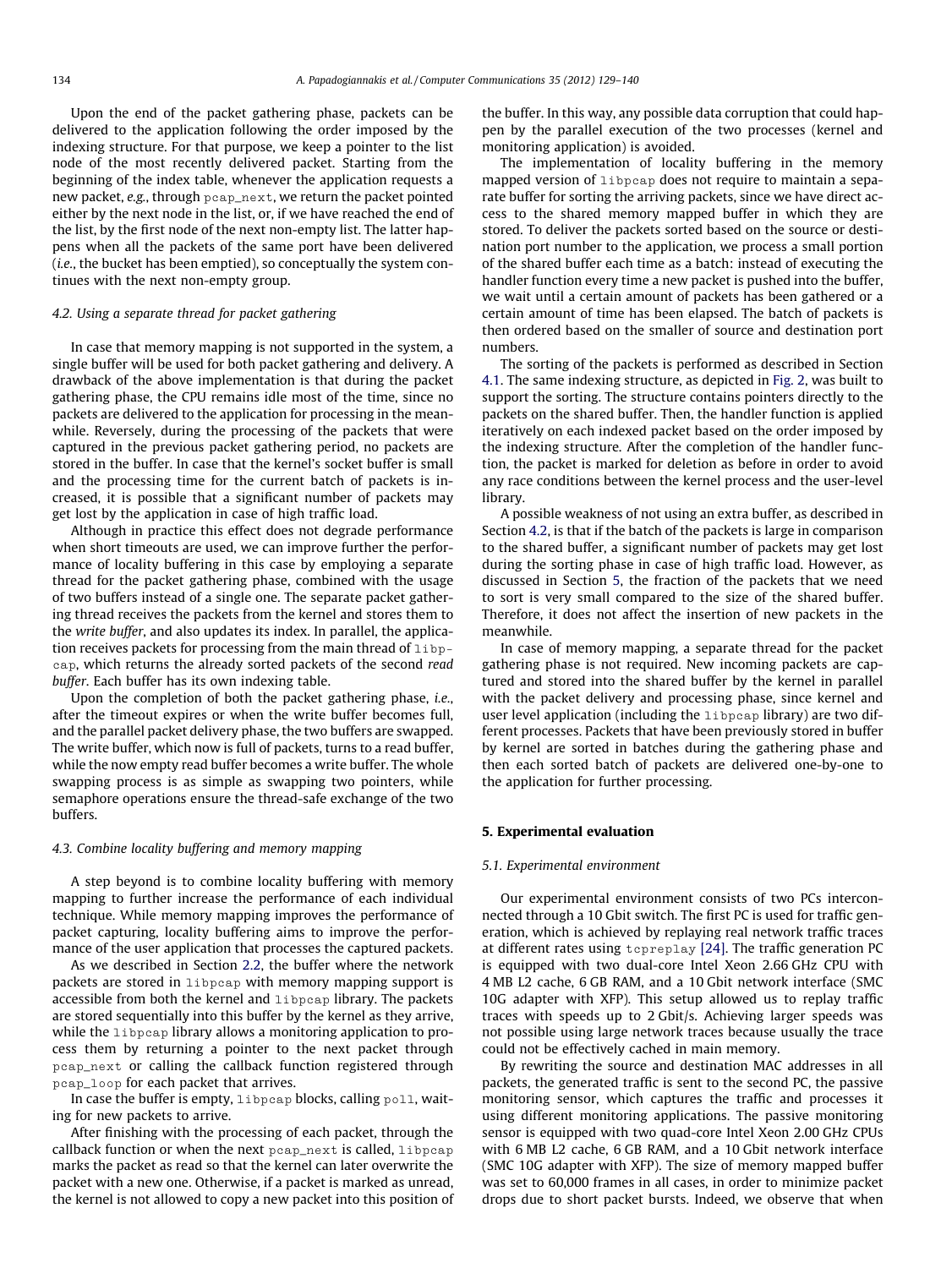packets are dropped by kernel, in higher traffic rates, the CPU utilization in the passive monitoring sensor is always 100%. Thus, in our experiments, packets are lost due to the high CPU load. Both PCs run 64bit Ubuntu Linux (kernel version 2.6.32).

For the evaluation we use a one-hour full payload trace captured at the access link that connects an educational network with thousands of hosts to the Internet. The trace contains 58,714,906 packets, corresponding to 1,493,032 different flows, totalling more than 40 GB in size. To achieve high speeds, up tp 2 Gbit/s, we split the trace into a few smaller parts, which can be effectively cached in the 6 GB main memory, and we replay each part of the trace for 10 times in each experiment.

We measure the performance of the monitoring applications on top of the original version of libpcap-1.1.1 and our mofidied version with locality buffering. The latter combines locality buffering with the memory mapping. For each setting, we measure the L2 cache misses and the CPU clock cycles by reading the CPU performance counters through the PAPI library [\[23\]](#page-11-0). Another important metric we measure is the percentage of packets being dropped by libpcap, which is occurred when replaying traffic in high rates due to high CPU utilization.

Traffic generation begins after the application has been initiated. The application is terminated immediately after capturing the last packet of the replayed trace. All measurements were repeated 10 times and we report the average values. We focus mostly on the discussion of our experiments using Snort IDS, which is the most resource-intensive among the tested applications. However, we also briefly report on our experiences with Appmon and Fprobe monitoring applications.

#### 5.2. Snort

As in the experiments of Section [3.1](#page-3-0), we ran Snort v2.9 using its default configuration, in which all the default preprocessors were enabled, and we used the latest official rule set [\[21\]](#page-11-0) containing 19,009 rules. Initially, we examine the effect that the size of the buffer in which the packets are sorted has on the overall application performance. We vary the size of the buffer from 100 to 32,000 packets while replaying the network trace at a constant rate of 250 Mbit/s. We send traffic at several rates, but we first present results from constant 250 Mbit/s since no packets were dropped at this rate, to examine the effect of buffer size on CPU cycles spent and L2 cache misses when no packets are lost. We do not use any timeout in these experiments for packet gathering. As long as we send traffic at constant rate, the buffer size determines how long the packet gathering phase will last. Respectively, a timeout value corresponds to a specific buffer size.

Figs. 3 and 4 show the per-packet CPU cycles and L2 cache misses respectively when Snort processes the replayed traffic using the original and modified versions of libpcap. Both libpcap versions use the memory mapping support, with the same size for the shared packet buffer (60,000 frames) for fairness. Fig. 5 presents the percentage of the packets that are being dropped by Snort when replaying the traffic at 2 Gbit/s, for each different version of libpcap.

We observe that increasing the size of the buffer results to fewer cache misses, fewer clock cycles, less dropped packets, and generally to an overall performance improvement for the locality buffering implementations. This is because using a larger packet buffer offers better possibilities for effective packet sorting, and thus to better memory locality. However, increasing the size from 8,000 to 32,000 packets gives only a slight improvement. Based on this result, we consider 8,000 packets as an optimum buffer size in our experiments. When sending traffic in a constant rate of 250 Mbit/s, with no timeout specified, 8,000 packets as buffer size roughly correspond to an 128 millisecond period at average.



Fig. 3. Snort's CPU cycles as a function of the buffer size for 250 Mbit/s traffic.



Fig. 4. Snort's L2 cache misses as a function of the buffer size for 250 Mbit/s traffic.



Fig. 5. Snort's packet loss ratio as a function of the buffer size for 2 Gbit/s traffic.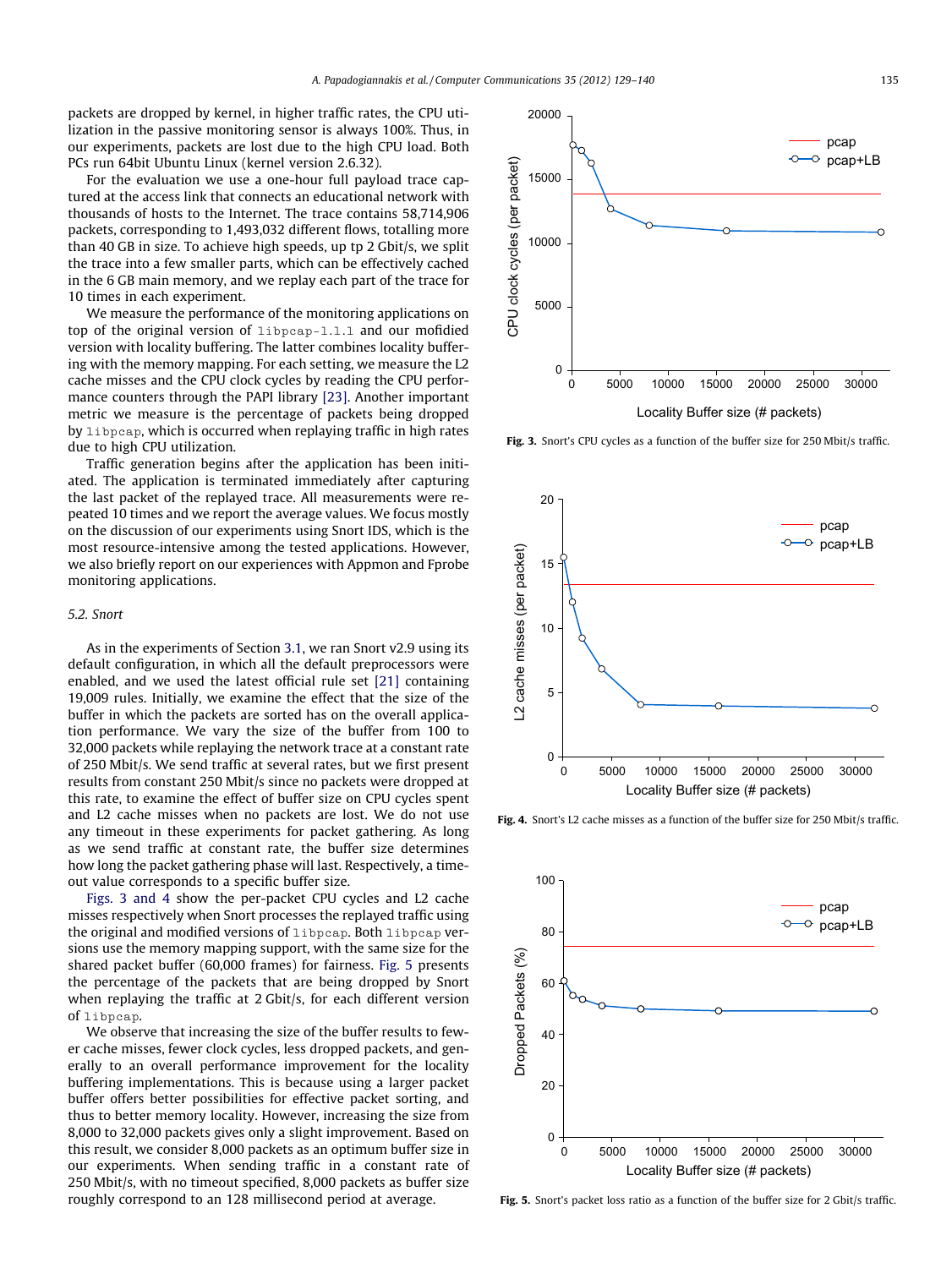We can also notice that using locality buffering we achieve a significant reduction in L2 cache misses from 13.4 per packet to 4.1, when using a 8,000-packet buffer, which is an improvement of 3.3 times against Snort with the original libpcap library. Therefore, Snort's user time and clock cycles are significantly reduced using locality buffering, making it faster by more than 20%. Moreover, when replaying the traffic at 2 Gbit/s, the packet loss ratio is reduced by 33%. Thus, Snort with locality buffering and memory mapped libpcap performs significantly better than using the original libpcap with memory mapping support. When replaying the trace at low traffic rates, with no packet loss, Snort outputs the same set of alerts with and without locality buffering, so the packet reordering does not affect the correct operation of Snort's detection process.

We repeated the experiment by replaying the trace in different rates ranging from 100 to 2,000 Mbit/s and in every case we observed a similar behavior. In all rates, 8,000 packets was found to be the optimum buffer size. Using this buffer size, locality buffering results in all rates to a significant reduction in Snort's cache misses and CPU cycles, similar to the improvement observed for 250 Mbit/ s traffic against the original libpcap. The optimum buffer size depends mainly on the nature of traffic in the monitored network and on the network monitoring application's processing.

An important metric for evaluating the performance of our implementations is the percentage of the packets that are being dropped in high traffic rates by the kernel due to high CPU load, and the maximum processing throughput that Snort can sustain without dropping packets. In Fig. 6 we plot the average percentage of packets that are being lost while replaying the trace with speeds ranging from 100 to 2,000 Mbit/s, with a step of 100 Mbit/s. The 2,000 Mbit/s limitation is due to caching the trace file parts from disk to main memory in the traffic generator machine, in order to generate real network traffic. We used a 8,000-packet locality buffer, which was found to be the optimal size for Snort when replaying our trace file at any rate.

Using the unmodified libpcap with memory mapping, Snort cannot process all packets in rates higher than 600 Mbit/s, so a significant percentage of packets is being lost. On the other hand, using locality buffering the packet processing time is accelerated and the system is able to process more packets in the same time interval. As shown in Fig. 6, using locality buffering Snort becomes much more resistant in packet loss, and starts to lose packets at 1 Gbit/s instead of 600 Mbit/s. Moreover, at 2 Gbit/s, our implementation drops 33% less packets than the original libpcap.

Fig. 7 shows Snort's CPU utilization as a function of the traffic rate, for rates varying from 100 Mbit/s to 2 Gbit/s, with a



Fig. 6. Packet loss ratio of the passive monitoring sensor when running Snort, as a function of the traffic speed for an 8,000-packet locality buffer.



Fig. 7. CPU utilization in the passive monitoring sensor when running Snort, as a function of the traffic speed for an 8,000-packet locality buffer.

100 Mbit/s step, and a locality buffer size of 8,000 packets. We observe that for low speeds, locality buffering reduces the number of CPU cycles spent for packet processing due to the improved memory locality. For instance, for 500 Mbit/s, Snort's CPU utilization with locality buffering is reduced by 20%. The CPU utilization when Snort does not use locality buffering exceeds 90% for rates higher than 600 Mbit/s, and reaches up to 98.3% for 1 Gbit/s. On the other hand, using locality buffering, Snort's CPU utilization exceeds 90% for rates higher than 1 Gbit/s, and reaches about 97% for 1.5 Gbit/ s rate. We also observe that packet loss events occur due to high CPU utilization, when it approaches 100%. Without locality buffering, 92.7% CPU utilization for 700 Mbit/s results to 1.4% packet loss rate, while 98% utilization for 1.1 Gbit/s results to 47.2% packet loss

In Fig. 8 we plot the average percentage of dropped packets while replaying traffic with normal timing behavior, instead of sending traffic with a constant rate. We replay the traffic of our trace based on it's normal traffic patterns when the trace was captured, using the multiplier option of tcpreplay [\[24\]](#page-11-0) tool. Thus, we are able to replay the trace at the speed that it was recorded, which is 88 Mbit/s on average, or at a multiple of this speed. In this experiment we examine the performance of Snort using the original and our modified libpcap in case of normal traffic patterns with packet bursts, instead of constant traffic rates. We send the trace using multiples from 1 up to 16, and we plot the percentage of dropped



Fig. 8. Packet loss ratio of the passive monitoring sensor when running Snort, as a function of the actual trace's speed multiple, with an 8,000-packet locality buffer and 100 ms timeout.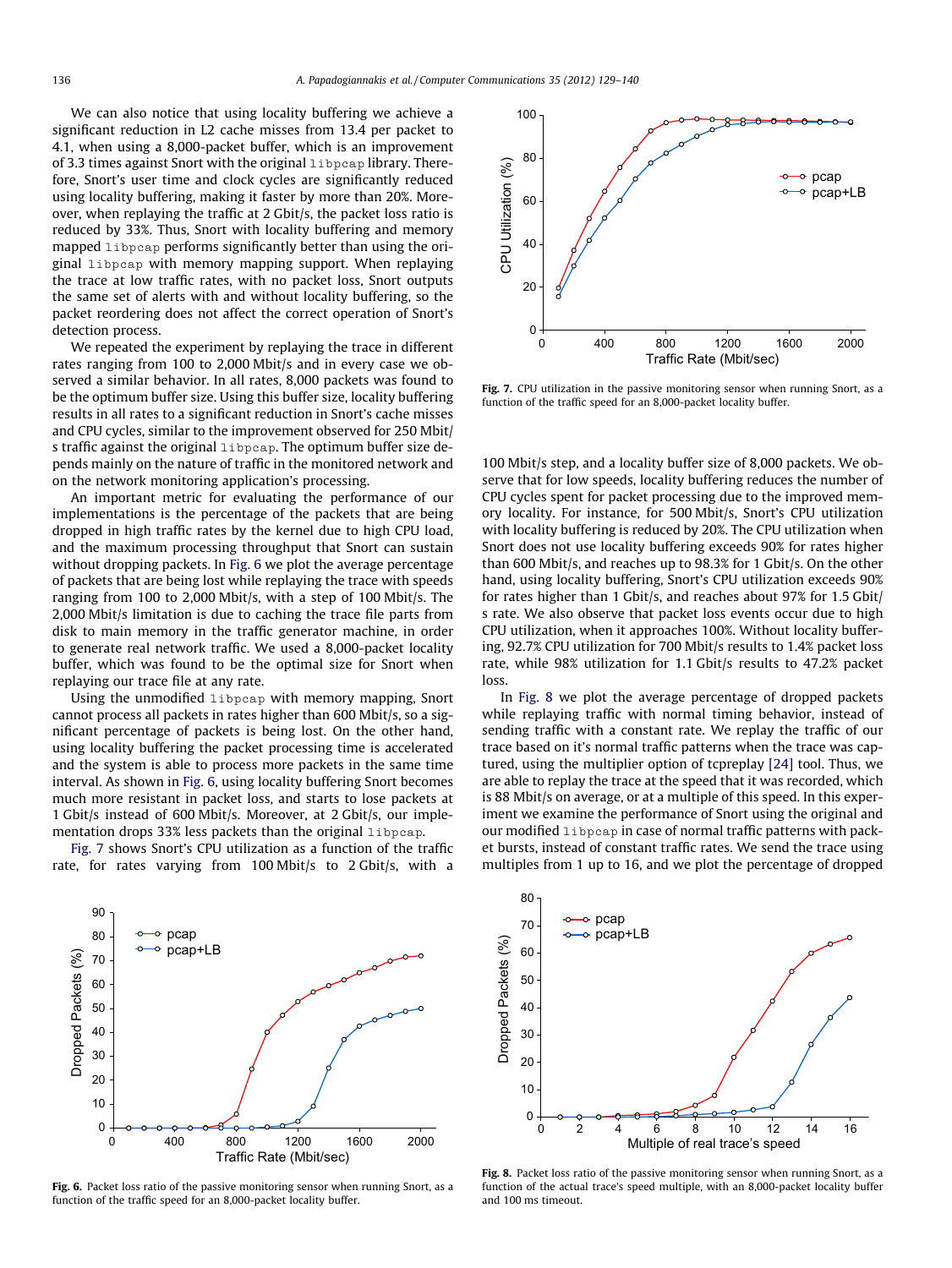packets as a function of this multiplication factor. We use 8,000 packets as buffer size and 100 ms timeout.

We observe that locality buffering reduces the percentage of dropped packets in higher traffic rates, when using larger multiplication factors. Snort with locality buffering starts dropping packets when sending traffic eight times faster than the actual speed of the trace, while Snort with the original libpcap drops packets from four times faster speed. When replaying traffic 16 times faster than the recorded speed, which results to 1,408 Mbit/s on average, Snort with locality buffering drops 34% less packets.

Since both versions of libpcap use a ring buffer for storing packets with the same size, they are resistant to packet bursts at a similar factor. However, libpcap with locality buffering is faster, due the improved memory locality, and so it is more resistant to packet drops in cases of overloads and traffic bursts.

# 5.3. Appmon

Appmon [\[2\]](#page-10-0) is a passive network monitoring application for accurate per-application traffic identification and categorization. It uses deep-packet inspection and packet filtering for attributing flows to the applications that generate them. We ran Appmon on top of our modified version of libpcap to examine its performance using different buffer sizes that vary from 100 to 32,000 packets, and compare with the original libpcap. Fig. 9 presents the Appmon's CPU cycles and Fig. 10 the L2 cache misses measured while replaying the trace at a constant rate of 500 Mbit/s. At this rate no packet loss was occurred.

The results show that Appmon's performance can be improved using the locality buffering implementation, reducing the CPU cycles by about 16% compared to Appmon using the original libpcap. Cache misses are reduced by up to 31% for 32,000 packets buffer size and 28% for 16,000 packets. We notice that in case of Appmon the optimum buffer size is around 16,000 packets, while in Snort 8,000 packets size is enough to optimize the performance. This happens because Appmon is not so CPU-intensive as Snort, so it requires a larger amount of packets to be sorted in order to achieve a significant performance improvement.

We ran Appmon with traffic rates varying from 250 to 2,000 Mbit/s, observing similar results. Since Appmon does less processing than snort, less packets are dropped in high rates. The output of Appmon remains identical in all cases, which means that the periodic packet stream sorting does not affect the correct operation of Appmon's classification process.



Fig. 10. Appmon's L2 cache misses as a function of the buffer size for 500 Mbit/s traffic.

#### 5.4. Fprobe

Fprobe [\[3\]](#page-10-0) is a passive monitoring application that collects traffic statistics for each active flow and exports the corresponding NetFlow records. We ran Fprobe with the original and our modified version of libpcap and performed the same measurements as with Appmon.

Fig. 11 plots the CPU cycles and [Fig. 12](#page-9-0) the L2 cache misses of the Fprobe variants for buffer sizes from 100 up to 32,000 packets, while replaying the trace at a rate of 500 Mbit/s.

We notice a speedup of about 11% in Fprobe when locality buffering is enabled, for 4,000 packets buffer size, while cache misses are reduced by 19%. The buffer size that optimizes the overall performance of Fprobe in this setup is around 4,000 packets. No packet loss occurred for Fprobe at all traffic rates. Fprobe is even less CPU-intensive than Appmon and Snort since it performs only a few operations per packet. The time spent in kernel for packet capturing is significantly larger than the time spent in user space. Thus, Fprobe benefits less from the locality buffering enhancements. For passive monitoring applications in general, the performance improvement due to locality buffering increases as the





Fig. 9. Appmon's CPU cycles as a function of the buffer size for 500 Mbit/s traffic.

Fig. 11. Fprobe's CPU cycles as a function of the buffer size for 500 Mbit/s traffic.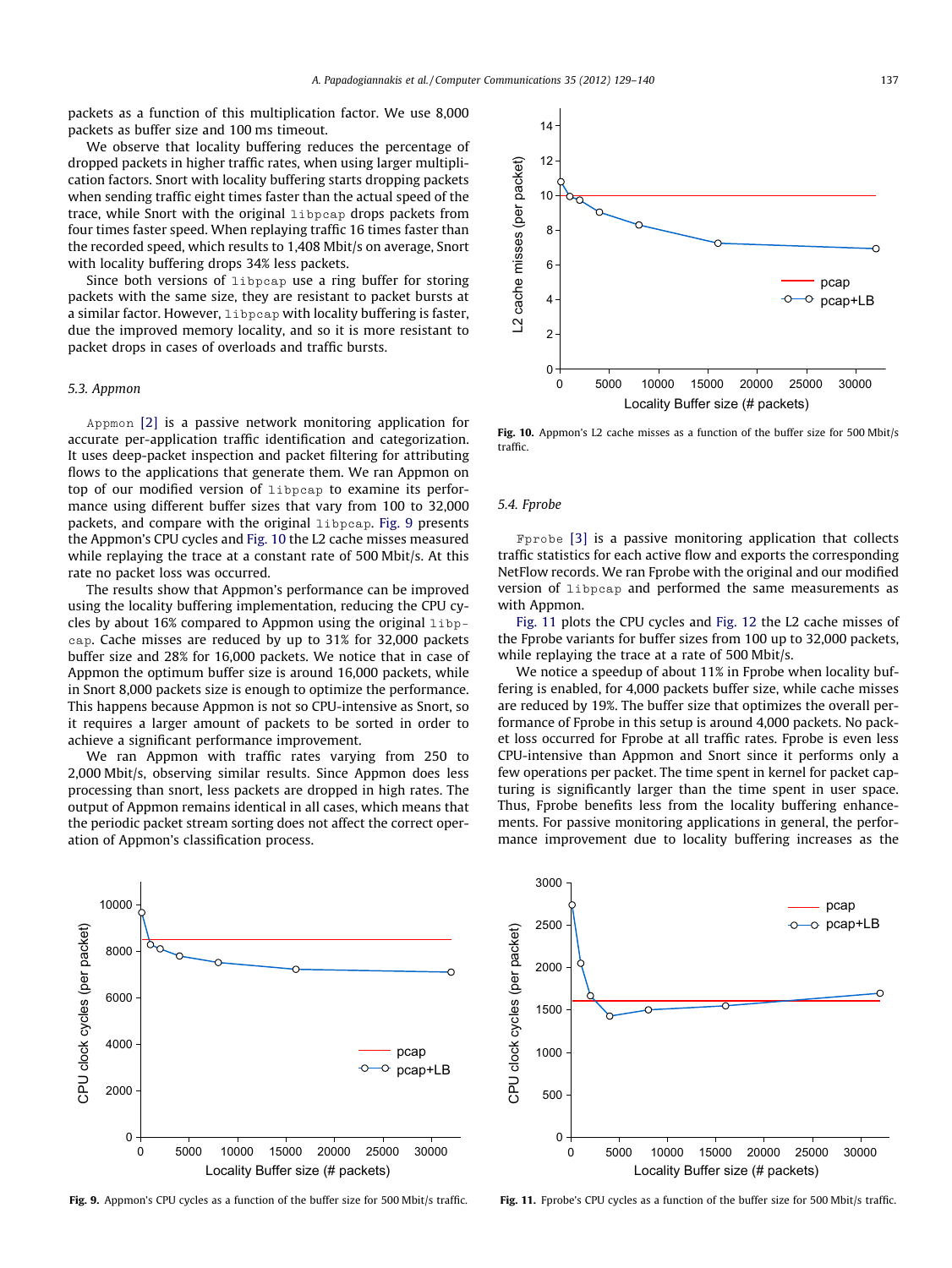<span id="page-9-0"></span>

Fig. 12. Fprobe's L2 cache misses as a function of the buffer size for 500 Mbit/s traffic.

time spent in user space increases, and also depends on memory access patterns. Similar results were observed for all rates of the replayed traffic.

# 6. Related work

The concept of locality buffering for improving passive network monitoring applications, and, in particular, intrusion detection and prevention systems, was first introduced by Xinidis et al. [\[25\],](#page-11-0) as part of a load balancing traffic splitter for multiple network intrusion detection sensors that operate in parallel. In this work, the load balancer splits the traffic to multiple intrusion detection sensors, so that similar packets (e.g., packets destined to the same port) are processed by the same sensor. However, in this approach the splitter uses a limited number of locality buffers and copies each packet to the appropriate buffer based on hashing on its destination port number. Our approach differs in two major aspects. First, we have implemented locality buffering within a packet capturing library, instead of a separate network element. To the best of our knowledge, our prototype implementation within the libpcap library is the first attempt for providing memory locality enhancements for accelerating packet processing in a generic and transparent way for existing passive monitoring applications. Second, the major improvement of our approach is that packets are not actually copied into separate locality buffers. Instead, we maintain a separate index which allows for scaling the number of locality buffers up to 64 K.

Locality enhancing techniques for improving server performance have been widely studied. For instance, Markatos et al. [\[26\]](#page-11-0) present techniques for improving request locality on a Web cache, which results to significant improvements in the file system performance.

Braun et al. [\[15\]](#page-10-0) and Schneider et al. [\[27\]](#page-11-0) compare the performance of packet capturing libraries on different operating systems using the same hardware platforms and provide guidelines for system configuration to achieve optimal performance. Several research efforts [\[12–14,17\]](#page-10-0) have focused on improving the performance of packet capturing through kernel and library modifications. These approaches reduce the time spent in kernel and the number of memory copies required for delivering each packet to the application. In contrast, our locality buffering approach aims to improve the packet processing performance of the monitoring application itself, by exploiting the inherent locality of the in-memory workload of the application. Moreover, such approaches can be integrated with our locality buffering technique to achieve the maximum possible improvement in CPU-intensive passive monitoring applications running in commodity hardware.

Schneider et al. [\[16\]](#page-10-0) show that commodity hardware and software may be able to capture traffic for rates up to 1 Gbit/s, mainly due to limitations with buses bandwidth and CPU load. To cope with this limitation, the authors propose a monitoring architecture for higher speed interfaces by splitting the traffic across a set of nodes with lower speed interfaces, using a feature of current Ethernet switches. The detailed configuration for load balancing is left for the application. Vallentin et al. [\[28\]](#page-11-0) present a NIDS cluster based on commodity PCs. Some front-end nodes are responsible to distribute the traffic across the cluster's back-end nodes. Several traffic distribution schemes are discussed, focused on minimizing the communication between the sensors and keeping them simple enough to be implemented effectively in the front-end nodes. Hashing a flow identifier is proposed as the right choice. A locality-aware approach in such architectures would cluster similar flows to the same node, by sorting and splitting packets based on source and destination port numbers, to improve memory locality and cache usage in each individual node.

Fusco and Deri [\[29\]](#page-11-0) utilize the RSS feature of modern NICs [\[30\],](#page-11-0) which split the network traffic in multiple RX queues, usually equal to the number of CPU cores, to parallelize packet capturing using all CPU cores. Moreover, packets are copied directly from each hardware queue to a corresponding ring buffer, which is exposed in user-level as a virtual network interface. Thus, applications can easily and efficiently split the load to multiple threads or processes without contention. The load distribution in the several queues is based on a hash function, so it's not optimized in terms of memory locality and L2 cache usage. A locality-aware load distribution algorithm, like our approach, would split packets in queues based on their source and destination port numbers. Thus, both directions of each flow as well as similar flows would fall to the same queue and would be processed by the same thread and same CPU core. Locality-aware and flow-based load balancing approaches could be combined to handle cases where most of the flows have a common port number, so that these flows can be splitted to more than one CPU cores.

Sommer et al. [\[31\]](#page-11-0) utilize multicore processors to pararrelize event-based network prevention systems, using multiple event queues that collect together semantically related events for inorder execution. Since the events are related, keeping them within a single queue localizes memory access to shared state by the same thread. On the other hand, our approach clusters together similar packets, i.e., packets belonging to the same or similar flow, with the same or close port numbers.

# 7. Discussion

We consider two main limitations of our locality buffering approach. The first limitation is that the packet reordering we impose results in non-monotonic increasing timestamps among different flows (it guarantees monotonic increasing timestamps only per each bi-directional flow). Therefore, applications that require this property, e.g., for connection timeout issues, may have problems when dealing with non-monotonic increasing timestamps. Such applications should either be modified to handle this issue, otherwise they cannot use our approach.

The second limitation of our approach is that our generic implementation within libpcap, which sorts packets based on source or destination port numbers, may not be suitable for applications that require a custom packet sorting or scheduling approach, e.g., based on application's semantics. Monitoring applications may perform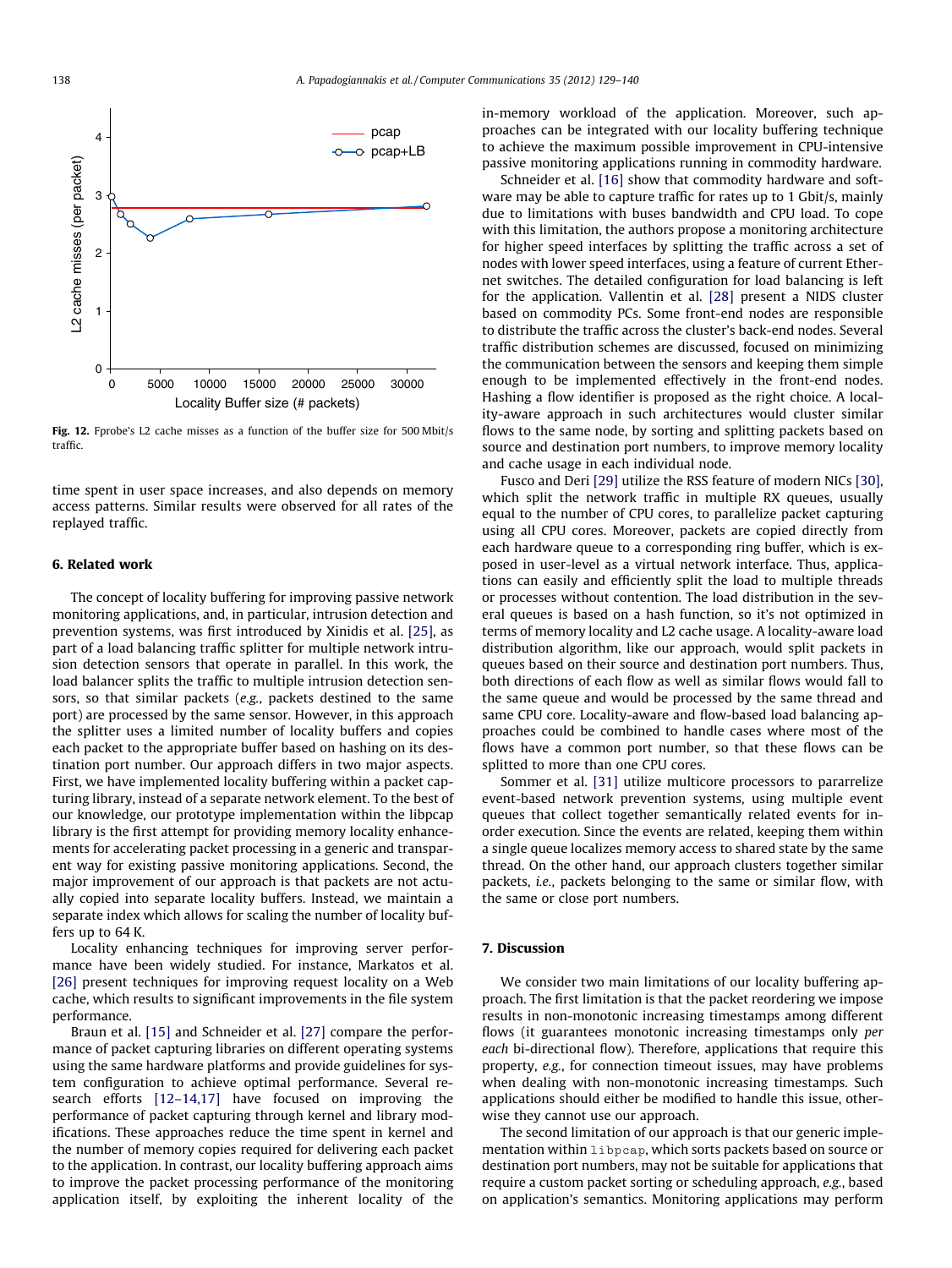<span id="page-10-0"></span>similar processing for packets with specific port numbers, which cannot be known to the packet capturing library. Such applications should not use our modified libpcap version, but instead implement a custom scheduling scheme for packet processing order. Our implementation's goal, is to improve transparently the performance of a large class of existing applications, where the packet processing tasks depend mainly on the packets port numbers.

In particular, locality buffering technique is intended for applications which perform similar processing and similar memory accesses for the same class of packets, e.g., for packets of the same flow or packets belonging to the same higher level protocol or application. For instance, signature-based intrusion detection systems can benefit from locality buffering, due to different set of signatures matched against different classes of packets. Other types of monitoring applications may not gain the same performance improvement from locality buffering.

Finally, recent trends impose the use of multiple CPU cores per processor, instead of building and using faster processors. Thus, applications should utilize all the available CPU cores to take full advantage of modern hardware and improve their performance. Although L2 cache memory becomes larger in newest processors, more processor cores tend to access the shared L2 cache, so locality enhancements can still benefit the overall performance. Our approach can be extended to exploit memory locality enhancements for improving the performance of multithreaded applications running in multicore processors. Improving memory locality for each thread, which usually runs on a single core, is an important factor that can significantly improve packet processing performance. Each thread should process similar packets to improve its memory access locality, similarly to our approach, which is intended for single-threaded applications.

Applications usually choose to split packets to multiple threads (one thread per core) based on flow identifiers. A generic localityaware approach for efficient packet splitting to multiple threads, in order to optimize cache usage in each CPU core, should sort packets based on their port numbers and then divide them to the multiple threads. This will lead to improved code and data locality in each CPU core, similarly to our locality buffering approach. However, in some applications the best splitting of packets to multiple threads can be done only by the application itself, based on custom application's semantics, e.g., custom sets of ports with similar processing. In these cases, a generic library for improved memory locality cannot be used.

#### 8. Conclusion

In this paper, we present a technique for improving the packet processing performance in a wide range of passive network monitoring applications by enhancing the locality of code and data accesses. Our approach is based on reordering the captured packets before delivering them to the monitoring application by grouping together packets with the same source or destination port number. This results to improved locality in application code and data accesses, and consequently to an overall increase in the packet processing throughput and to a significant decrease in the packet loss rate.

To maximize improvements in processing throughput, we combine locality buffering with memory mapping, an existing technique in libpcap that optimizes the performance of packet capturing. By mapping a buffer into shared memory, this technique reduces the time spent in context switching for delivering packets from kernel to user space.

We describe in detail the design and implementation of locality buffering within libpcap. Our experimental evaluation using three representative passive monitoring applications shows that all applications gain a significant performance improvement when using the locality buffering implementations, while the system can keep up with higher traffic speeds without dropping packets. Specifically, locality buffering results to a 25% increase in the processing throughput of the Snort IDS and allows it to process two times higher traffic rates without packet drops.

Using the original libpcap implementation, the Snort sensor starts to drop packets when the monitored traffic speed reaches 600 Mbit/s, while using locality buffering, packet loss is exhibited beyond 1 Gbit/s. Fprobe, a NetFlow export probe, and Appmon, an accurate traffic classification application, also exhibit significant throughput improvements, up to 12% and 18% respectively, although they do not perform as CPU-intensive processing as Snort.

Overall, we believe that implementing locality buffering within libpcap is an attractive performance optimization, since it offers significant performance improvements to a wide range of passive monitoring applications, while at the same time its operation is completely transparent, without the need to modify existing applications. Our implementation of locality buffering in the memory mapped version of libpcap offers even better performance, since it combines optimizations in both the packet capturing and packet processing phases.

## Acknowledgments

This work was supported in part by the FP7-PEOPLE-2009-IOF project MALCODE and the FP7 project SysSec, funded by the European Commission under Grant Agreements Nos. 254116 and 257007. We thank the anonymous reviewers for their valuable feedback on earlier versions of this paper. Antonis Papadogiannakis, Giorgos Vasiliadis, Demetres Antoniades, and Evangelos Markatos are also with the University of Crete.

#### References

- [1] M. Roesch, Snort: Lightweight intrusion detection for networks, in: Proceedings of the USENIX Systems Administration Conference (LISA), 1999.
- [2] D. Antoniades, M. Polychronakis, S. Antonatos, E.P. Markatos, S. Ubik, A. Oslebo, Appmon: an application for accurate per application traffic characterization, in: Proceedings of the IST Broadband Europe Conference, 2006.
- Fprobe: Netflow probes, [<http://fprobe.sourceforge.net/>.](http://fprobe.sourceforge.net/)
- [4] M. Grossglauser, J. Rexford, Passive traffic measurement for IP operations, in: The Internet as a Large-Scale Complex System, 2005, pp. 91–120.
- V. Paxson, Bro: A system for detecting network intruders in real-time, in: Proceedings of the 7th USENIX Security Symposium, 1998.
- [6] M. Handley, V. Paxson, C. Kreibich, Network intrusion detection: evasion, traffic normalization, and end-to-end protocol semantics, in: Proceedings of the 10th USENIX Security Symposium, 2001.
- S. McCanne, C. Leres, V. Jacobson, libpcap, lawrence Berkeley Laboratory, Berkeley, CA. (software available from [<http://www.tcpdump.org/>\)](http://www.tcpdump.org/).
- [8] G. Insolvibile, Inside the linux packet filter, Linux Journal 94 (2002).
- [9] J.C. Mogul, K.K. Ramakrishnan, Eliminating receive livelock in an interruptdriven kernel, ACM Transactions on Computer Systems 15 (3) (1997) 217–252.
- [10] J.H. Salim, R. Olsson, A. Kuznetsov, Beyond softnet, in: ALS '01: Proceedings of the 5th Annual Conference on Linux Showcase & Conference, 2001.
- [11] S. McCanne, V. Jacobson, The BSD Packet Filter: A new architecture for userlevel packet capture, in: Proceedings of the Winter 1993 USENIX Conference, 1993, pp. 259–270.
- [12] L. Deri, Improving passive packet capture:beyond device polling, in: Proceedings of the 4th International System Administration and Network Engineering Conference (SANE), 2004.
- [13] L. Deri, ncap: Wire-speed packet capture and transmission, in: Proceedings of the IEEE/IFIP Workshop on End-to-End Monitoring Techniques and Services (E2EMON), 2005.
- [14] A. Biswas, P. Sinha, On improving performance of network intrusion detection systems by efficient packet capturing, in: Proceedings of the 10th IEEE/IFIP Network Operations and Management Symposium (NOMS), Vancouver, Canada, 2006.
- [15] L. Braun, A. Didebulidze, N. Kammenhuber, G. Carle, Comparing and improving current packet capturing solutions based on commodity hardware, in: Proceedings of the 10th Annual Conference on Internet Measurement (IMC), 2010, pp. 206–217.
- [16] F. Schneider, J. Wallerich, A. Feldmann, Packet capture in 10-gigabit ethernet environments using contemporary commodity hardware, in: Proceedings of